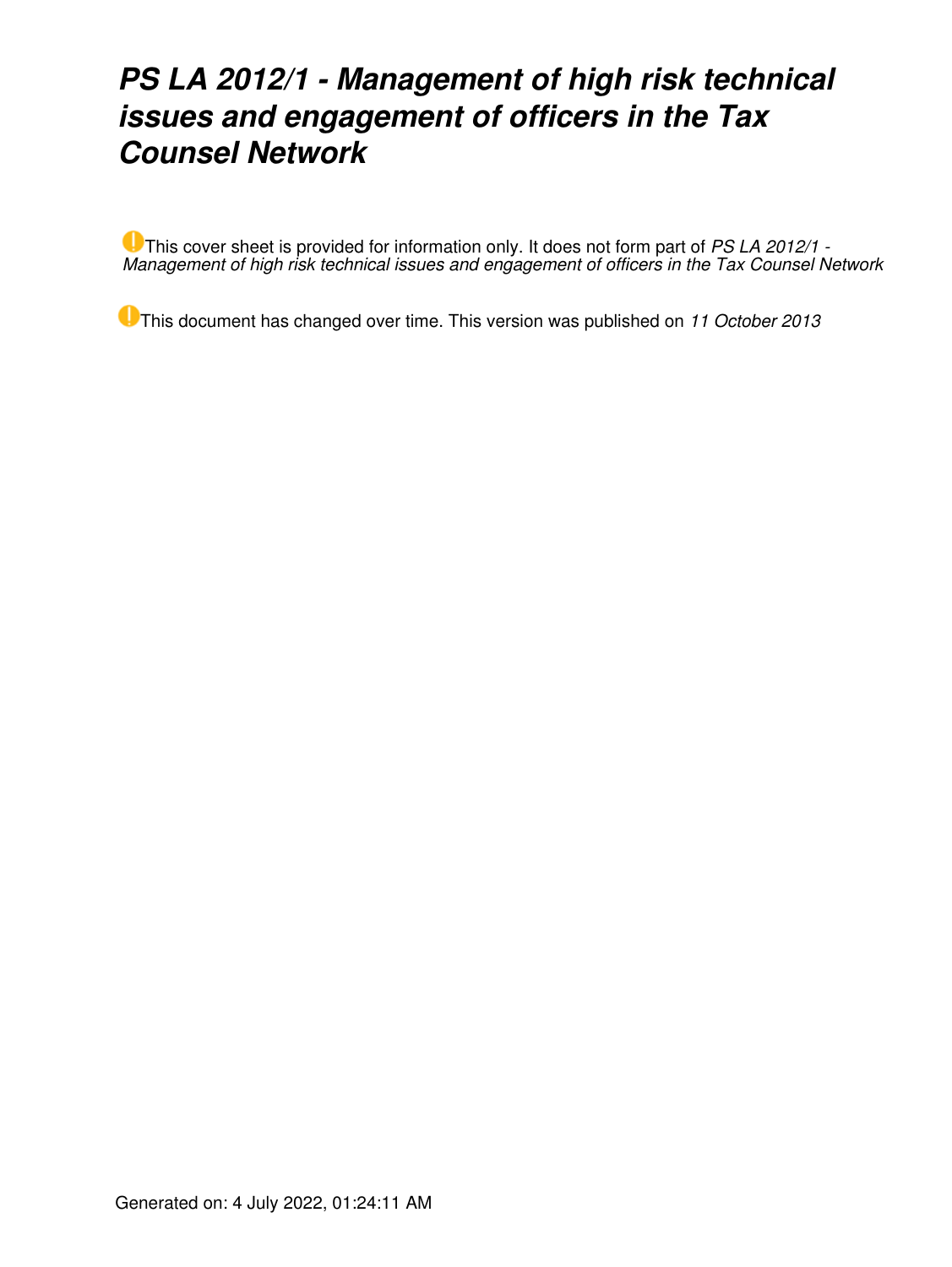

## **Practice Statement Law Administration**

# **PS LA 2012/1**

*This practice statement is issued under the authority of the Commissioner of Taxation and must be read in conjunction with Law Administration Practice Statement PS LA 1998/1. It must be followed by tax officers unless doing so creates unintended consequences or where it is considered incorrect. Where this occurs, tax officers must follow their business line's escalation process.*

| <b>SUBJECT:</b> | Management of high risk technical issues and engagement of<br>officers in the Tax Counsel Network                                                                |
|-----------------|------------------------------------------------------------------------------------------------------------------------------------------------------------------|
| <b>PURPOSE:</b> | To outline the principles guiding the management of high risk<br>technical issues, including the engagement of the Tax Counsel<br><b>Network on those issues</b> |
|                 |                                                                                                                                                                  |

| <b>TABLE OF CONTENTS</b> | Paragraph       |
|--------------------------|-----------------|
| <b>STATEMENT</b>         |                 |
| Guiding principles       | $\mathcal{P}$   |
| Law Interpretation Forum | 12 <sup>°</sup> |

#### **STATEMENT**

1. This practice statement sets out the guiding principles behind the management of high risk<sup>[1](#page-1-0)</sup> technical issues and the appropriate level of engagement of officers in the Tax Counsel Network on those issues.

#### **Guiding principles**

-

- 2. A group of high level tax technical experts are located within the Tax Counsel Network to support business lines in making technical decisions and to help the ATO in managing its highest risk technical issues.
- 3. Management of technical issues across the ATO is subject to the Enterprise Risk Management Framework. [2](#page-1-1)

<span id="page-1-0"></span>**<sup>1</sup>** In this practice statement, 'high risk' is used in a generic sense, not as a reference to a particular risk matrix level. How this practice statement applies across specific risk matrix levels is explained in the Guide to managing high risk technical issues – see paragraph 5 of this practice statement.

<span id="page-1-1"></span>*Guide to managing high risk technical issues* – see paragraph 5 of this practice statement. 2 As outlined in Corporate Management Practice Statement PS CM 2003/02 *Risk and issues management*.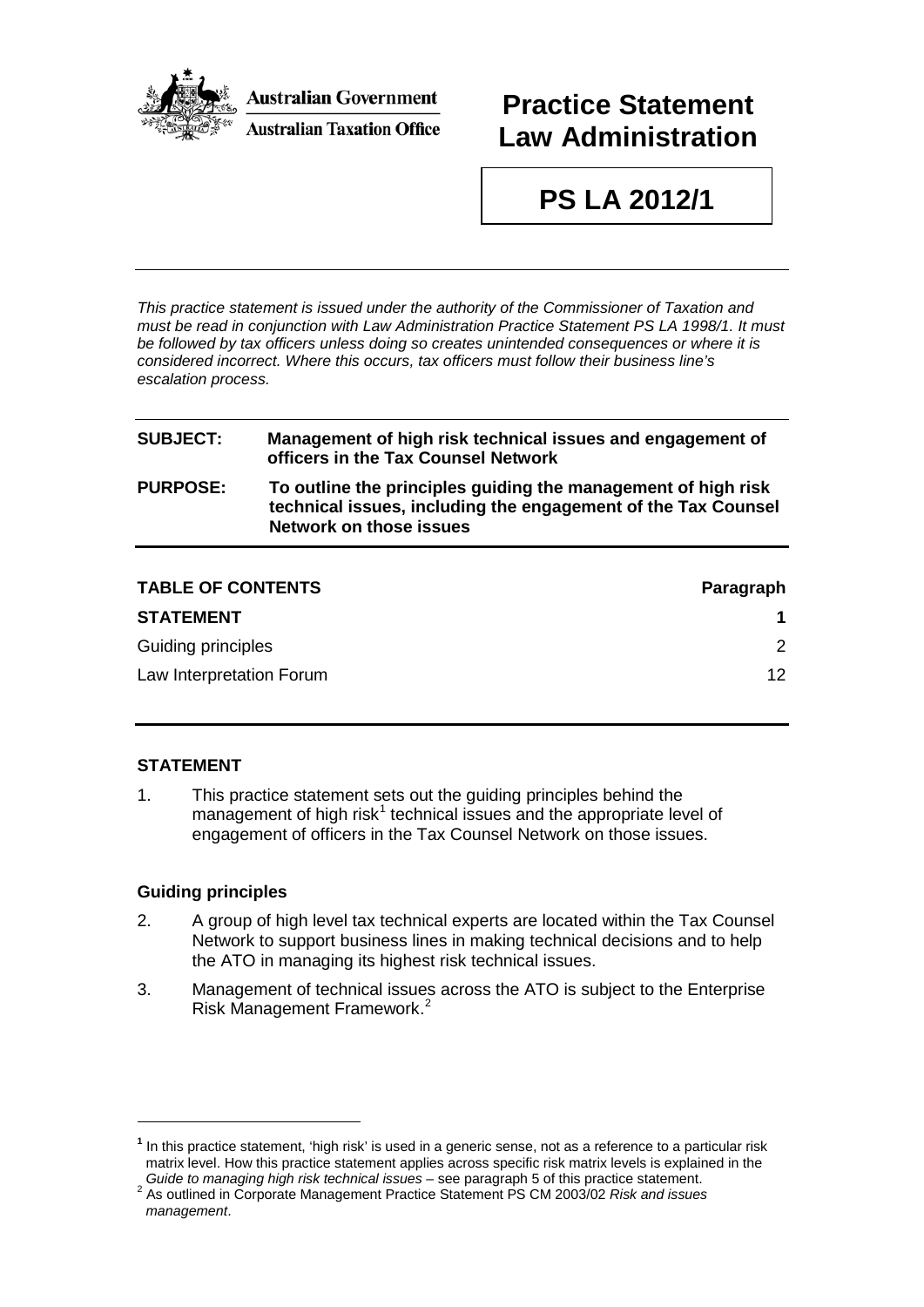- 4. Correct application of the Enterprise Risk Management Framework ensures that technical issues are managed appropriately. This includes ensuring our high level technical expertise within the Tax Counsel Network is applied to those issues which have been assessed to be of the highest risk for the ATO. Application of the Enterprise Risk Management Framework also helps determine the appropriate level of engagement by technical officers in the Tax Counsel Network on those issues.
- 5. To assist in the effective application of the Enterprise Risk Management Framework to high risk technical issues, a *Guide to managing high risk technical issues* has been developed. This Guide should be used by all business lines when risk emerges from a technical issue, to help:
	- identify those issues on which officers in the Tax Counsel Network should be engaged – by focussing risk assessment of an issue on particular criteria
	- determine the extent to which officers in the Tax Counsel Network should be engaged, and the appropriate form of that engagement – based on the interaction between the level of risk, the nature of the issue, and other relevant factors such as time considerations.

A link to the Guide is contained in the Other References section at the end of this practice statement.

- 6. The principles underlying the responsibilities of business lines and officers in the Tax Counsel Network, and the manner in which they should work together in prioritising and resolving issues are also outlined in the Guide. This will include ensuring early engagement of technical specialists from the Tax Counsel Network when appropriate to the technical decision making process.
- 7. There should be a joint commitment by all business lines and officers in the Tax Counsel Network involved to ensuring we continue to meet the commitments we make in the Taxpayers' Charter and any relevant ATO service standards. There must also be a strong commitment to considering the practical implications of the technical decision, and to understand relevant commercial drivers for taxpayers when resolving issues.
- 8. Three categories of work have been recognised as having a level of inherent risk sufficient to require the engagement of Tax Counsel Network officers. These categories are:
	- the application of the general anti-avoidance rules
	- strategic litigation
	- public rulings.

Although it is mandatory that officers in the Tax Counsel Network be engaged on these categories of work, in accordance with the guiding principles in this practice statement, the level of their engagement will be determined having regard to the specific issues and risks involved.

9. Additionally, law design work is recognised as having a level of inherent risk sufficient to support engagement of Tax Counsel Network officers. The Integrated Tax Design business line has stewardship of this work. Tax technical experts in the Integrated Tax Design business line will initially scope and assess the issues and risks associated with any law design work. The Integrated Tax Design business line will then engage the Tax Counsel Network, as appropriate.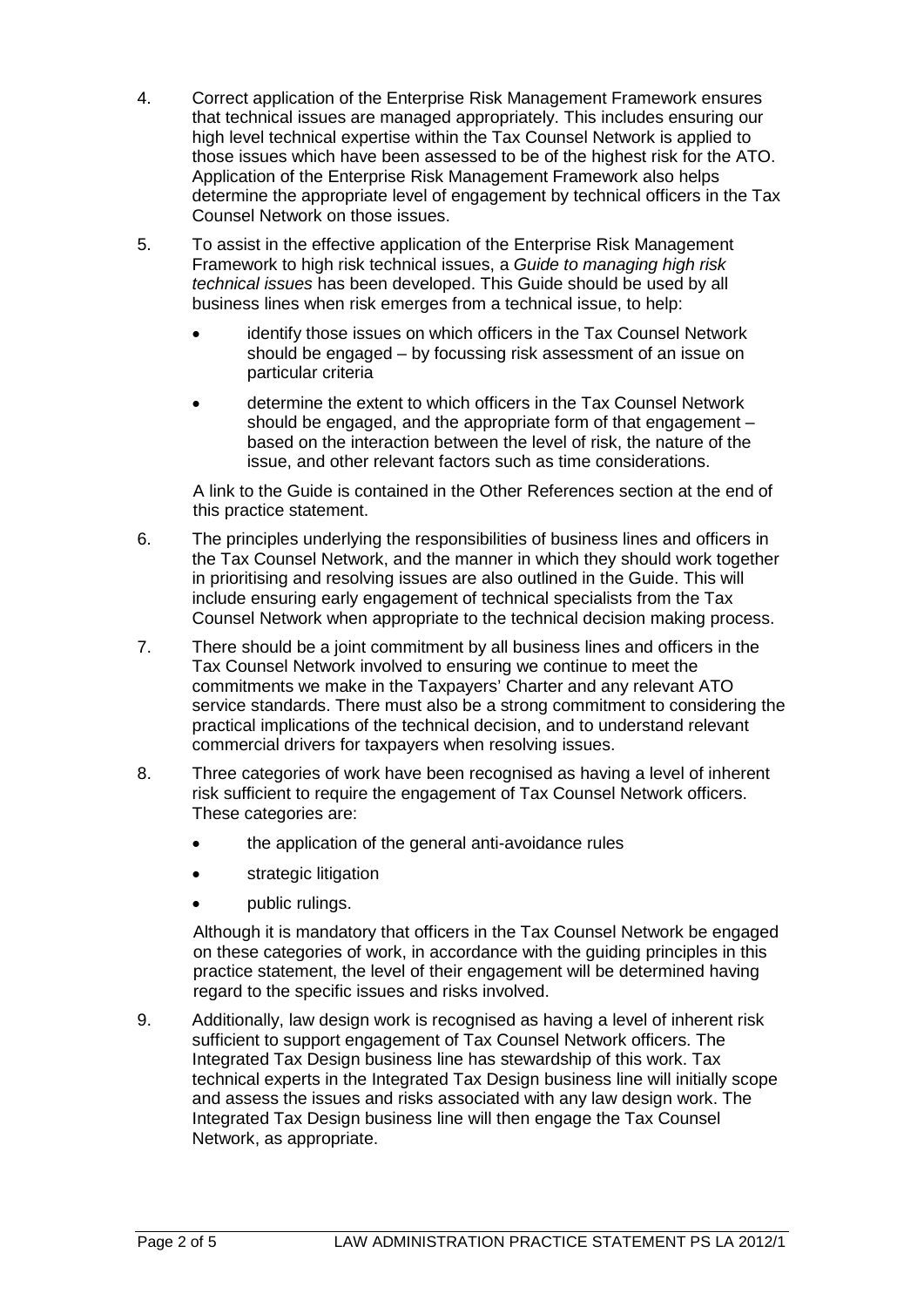- 10. Officers in the Tax Counsel Network are engaged to work on technical issues through the Work allocation, reporting and monitoring team in the Tax Counsel Network. Links to the procedures for doing so, and to the contacts within the Work allocation, reporting and monitoring team, are located in the Other References section at the end of this practice statement.
- 11. This practice statement does not preclude the use of informal dialogue and direct engagement between officers in business lines and the Tax Counsel Network (such as requests for special assistance by Senior Executive Service (SES) officers where an urgent need arises) in order to aid in analysis of technical issues. However, the Work allocation, reporting and monitoring team should be informed as soon as possible after this occurs where the engagement will involve any ongoing activity by the Tax Counsel Network, to confirm the level of risk and ongoing engagement.

#### **Law Interpretation Forum**

- 12. Strategic oversight will be through the Law Interpretation Forum. The Forum will focus on and shape the ATO's law interpretation practices and outcomes including:
	- ensuring that a whole of ATO approach is taken in relation to addressing risks and priorities for law interpretation matters,
	- ensuring that the right risks are managed at the right time,
	- improving the effectiveness and timeliness of our law interpretation work,
	- making connections between law interpretation and the implications for policy, dispute resolution and litigation, and
	- providing direction on building the law interpretation capability across the ATO.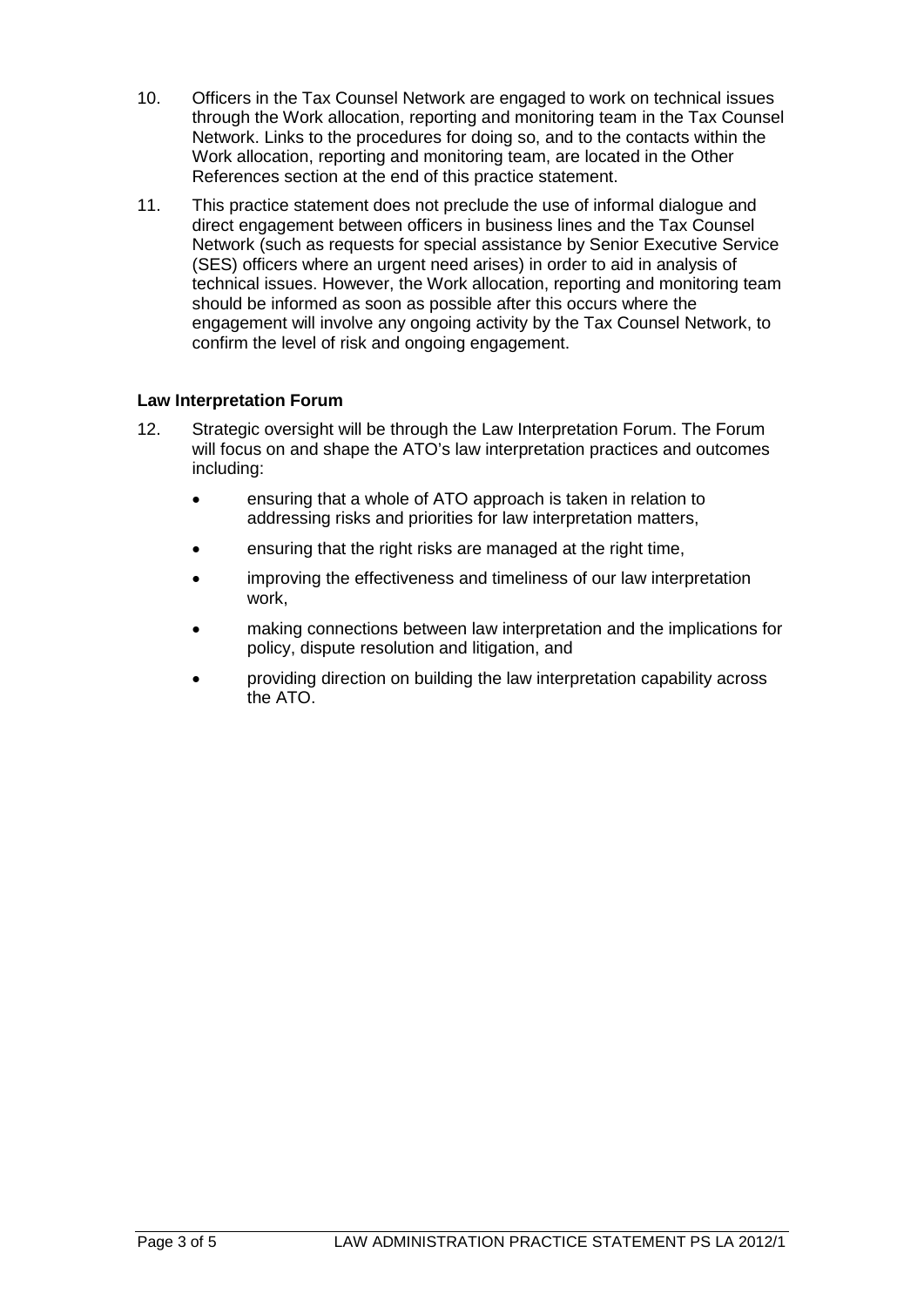### **Amendment history**

| Date of amendment | Part                                     | <b>Comment</b>                                                                                                                                                                                              |
|-------------------|------------------------------------------|-------------------------------------------------------------------------------------------------------------------------------------------------------------------------------------------------------------|
| 11 October 2013   | All                                      | Updated Law and Practice to the Tax<br><b>Counsel Network</b>                                                                                                                                               |
|                   | Paragraph 1                              | Removed footnote reference to Legal<br>Services Branch                                                                                                                                                      |
|                   | Paragraph 8                              | Removed law design from the<br>categories of work that are mandatory<br>to come to TCN                                                                                                                      |
|                   | Paragraph 9                              | Inserted to acknowledge the role of<br>Integrated Tax Design, and recognise<br>tax design work as having a level of<br>inherent risk sufficient to support<br>engagement of Tax Counsel Network<br>officers |
|                   | Paragraphs 11 and 12                     | Revised content to indicate that<br>oversight of TCN priorities will be<br>through the Law Interpretation Forum.                                                                                            |
| 3 September 2012  | Paragraphs 9 and 10, Other<br>references | Updated name of Work allocation,<br>reporting and monitoring team                                                                                                                                           |